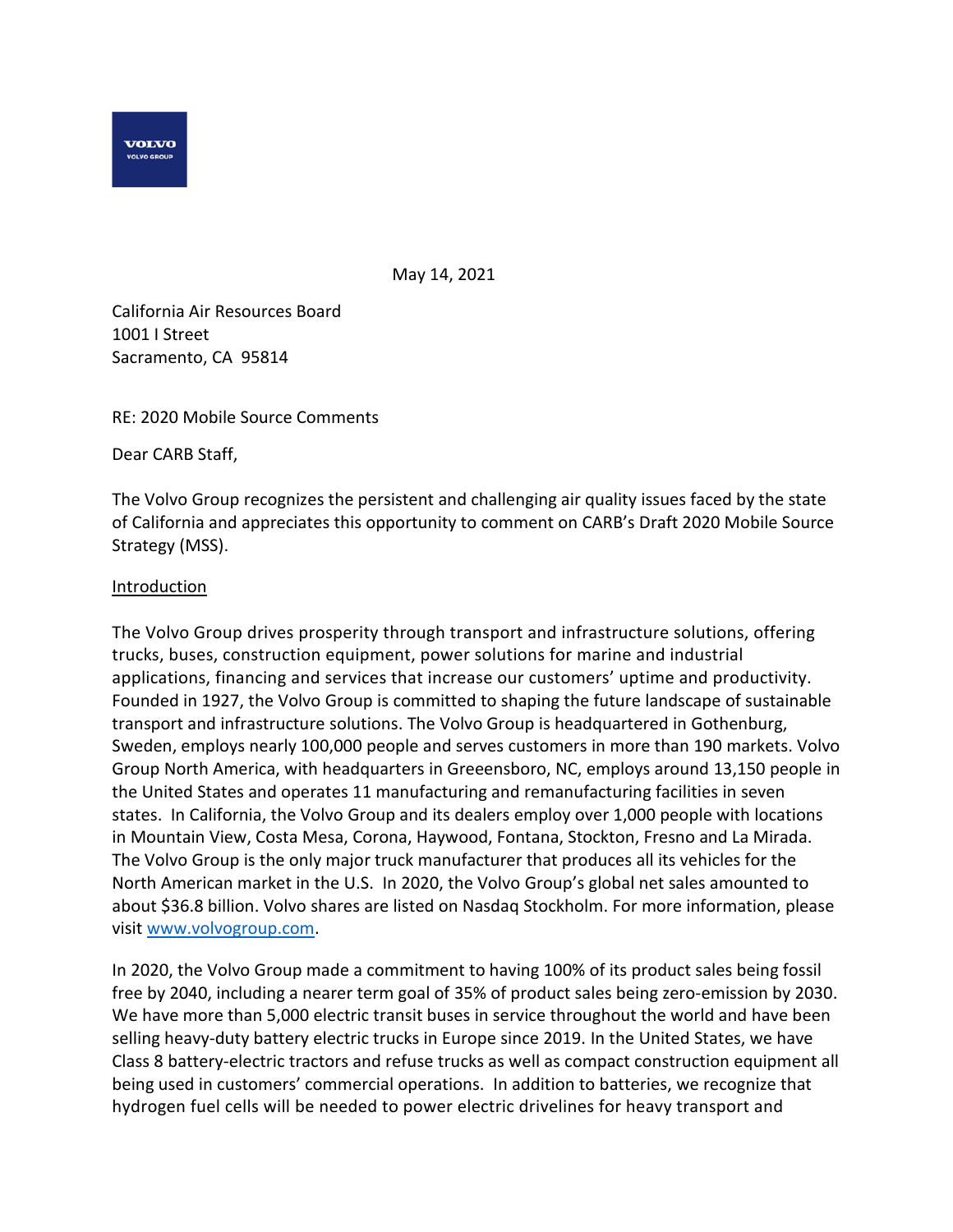demanding long-haul applications and we have formed a joint venture with Daimler Truck to accelerate the development of this technology. Since our business is limited to medium and heavy-duty on- and off-road vehicles, we will limit our comments below to those areas of the MSS.

## Overall Comments

As a manufacturer of the vehicles critical to California's air quality and climate change goals, we are submitting these comments based on our experiences to date to inform the state's future programs and policies. Unfortunately, the draft 2020 Mobile Source Strategy (MSS) is comprised of scenarios based on several underlying assumptions which are overly optimistic or not sufficiently developed which could lead to unfulfilled expectations. For example, on page 134 it states a major assumption of the phase-in of heavy-duty vehicles is that delivery and drayage fleets will have 100 percent ZEV sales starting with model year 2024 and that all vehicles sales after 2035 will be ZEVs. Based on Volvo Group's experience with the Volvo LIGHTS project, we believe this assumption is significantly misleading in terms of the realities of vehicle availability, fleet acceptance and infrastructure readiness. Another weakness relates to the failure to consider costs and other factors which differentiate the decisionmaking of commercial fleets relative to light-duty vehicle owners.

The Executive Summary of the MSS states: "California only has one fleet of vehicles and equipment" and provides a virtually identical scope of strategic concepts for on-road light-duty vehicles, on-road medium- and heavy-duty vehicles and off-road vehicles. This language does not exemplify an appreciation of each segment's unique challenges or the diversity of fleet and equipment demands that must be addressed to achieve the desired level of advanced technology penetration in the marketplace.

Both SB44 and Governor Newsom's executive order N-79-20 acknowledge that the transition to zero-emission technologies should take place "where feasible" to achieve "reasonable achievable goals" for vehicle emissions reductions, a tacit acknowledgement of the wide range of applications in which medium and heavy-duty vehicle are engaged.

Similar to its overreliance on the same core concepts across vehicle and equipment segments, we believe the MSS places undue priority on regulatory mechanisms to achieve its strategic goals. Most heavy-duty OEMs have commercial or pilot ZEV vehicles operating in California and have made massive investments to develop this technology in pursuit of announced goals. The Volvo Group has already announced commercial production and delivery of heavy-duty zeroemission trucks and equipment in the U.S. this year and maintains that the availability of fueling infrastructure and public funding to support higher vehicle and infrastructure costs are far more crucial to the successful transition to ZEVs. Market acceptance of new technology is driven by reliability, product support and a competitive total cost of operation relative to existing products and cannot be mandated by a specific date as exemplified by CARB's past effort to mandate light-duty ZEV sales. For this reason, CARB should give equal priority to a broader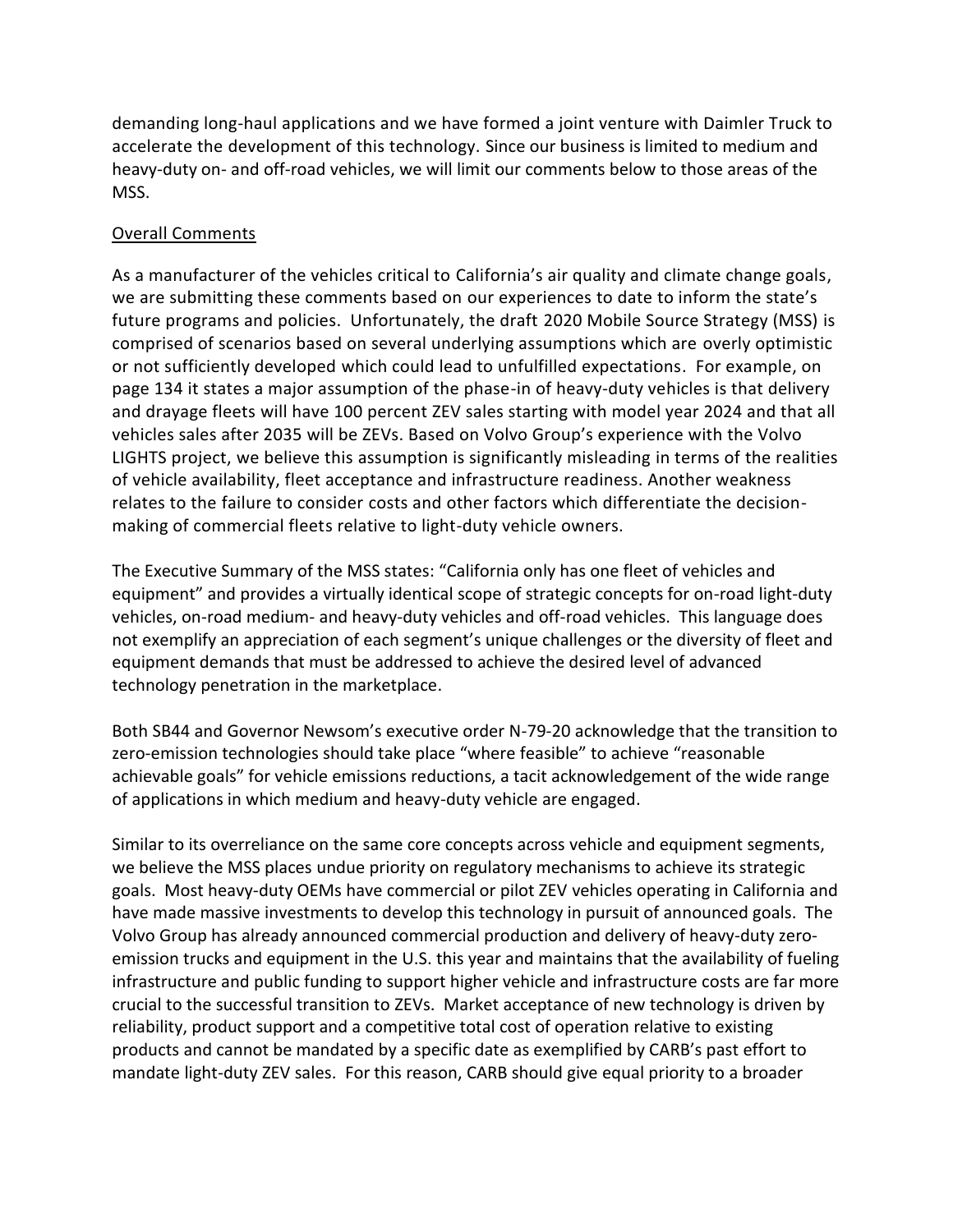scope of programs, policies and incentives to encourage the quickest turnover of older vehicles and adoption of ZEVs.

We would underscore the importance of incentive programs and charging/fueling infrastructure planning and development measures included in the MSS to support the transition to cleaner technologies. At their current low volume and high cost of production, the referenced "incentive programs" are needed not merely as promotional tools or accelerants but are critical to ensure ZEV total cost of ownership enables them to be worthy capital investments. Because heavy-duty vehicles are typically commercial vehicles, they must be both capable of accomplishing the work tasks demanded of them and doing so at a cost that will allow the owner to maintain his/her business profitability.

We believe the availability and affordability of charging infrastructure will largely determine the success or failure of this transition to commercial electric vehicles. This view is supported in the MSS on page 128 which states, "the biggest challenge identified for heavy-duty battery-electric technology is infrastructure availability and cost, which is key for scaling up from a small number of vehicles to larger deployments." Infrastructure is a new cost element for heavy-duty electric vehicles compared to the conventional diesel vehicles they are designed to replace. Significantly, unlike the ubiquitous liquid fuel infrastructure for legacy vehicles, "refueling" for this new generation of vehicles needs to be designed, built and scaled to the tasks the vehicles will need to perform. We urge the California government to expend equal if not more effort developing programs and policies to ensure the timely availability of charging infrastructure as it does on the production of zero-emission vehicles.

These two elements of incentives and infrastructure are even more critical if, as is outlined in Chapter 4 of the MSS, the transition to electric commercial vehicles is focused on a near-term timeframe such as the next five-to-ten years. Given expected continuing high component costs and the significant lead time needed to install vehicle chargers, especially for heavy-duty vehicles, the need for strong government coordination and development of easy-to access programs to facilitate industry willingness to take risks on incorporating new vehicles into their businesses will be paramount.

Finally, the draft MSS notes that CARB staff is directed "to advance regulatory deadlines where feasible in order to reduce emissions earlier than previously planned." With regulatory mandates for these zero-emission vehicles beginning as soon as 2024 and the long time needed both for infrastructure development and availability of technology across different vehicle classes and duty cycles, California will need to reconsider its precedent of not allowing public funding to achieve regulatory mandates. Failure to do so will undermine ZEV adoption since infrastructure and vehicle prices will certainly not fall as quick as the mandates enter into force.

## Volvo Penta Comments

Volvo Penta is a supplier of power solutions for marine and industrial applications in the Volvo Group, developing zero-emission power solutions for several sectors addressed in the MSS